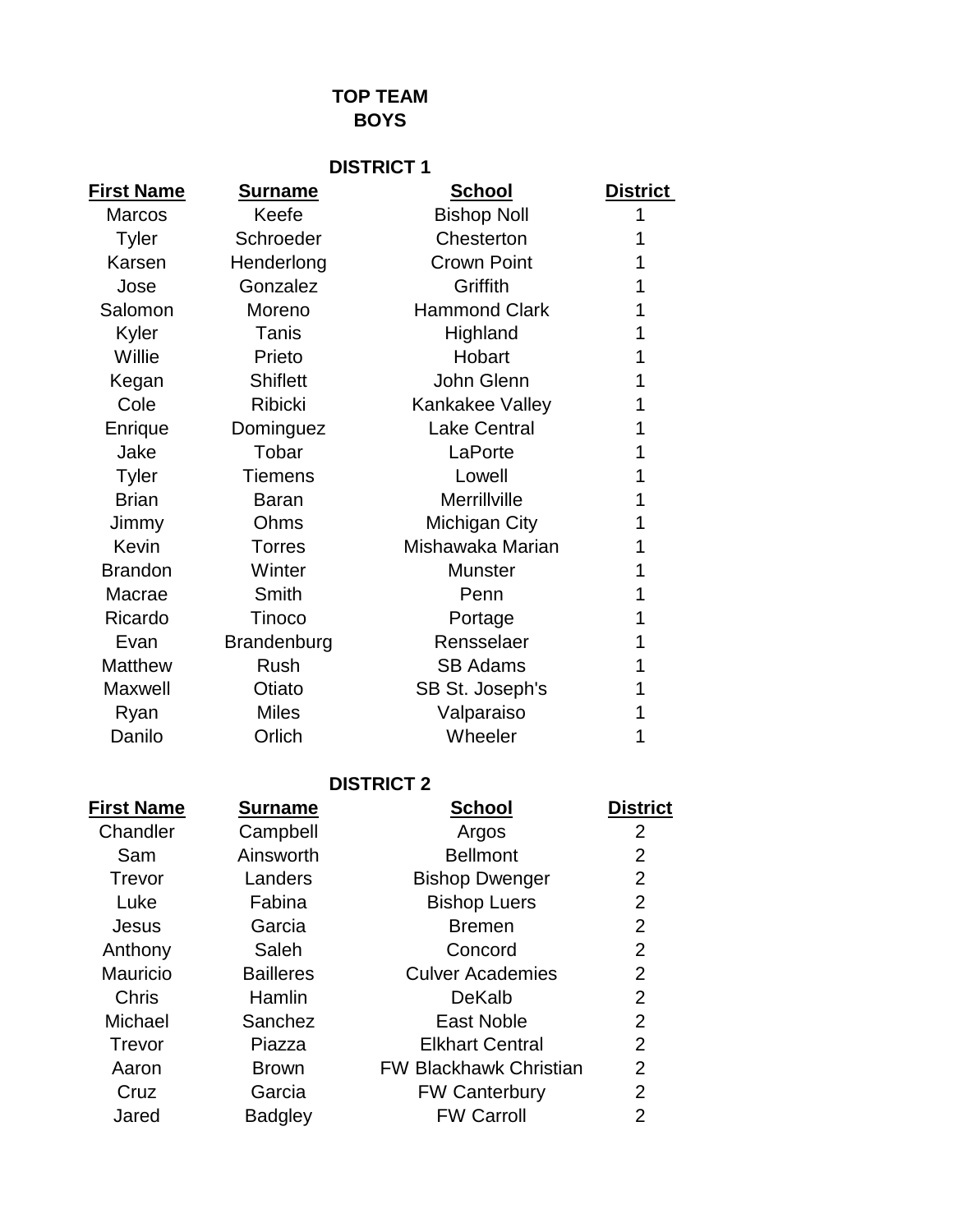| <b>Nathan</b> | Dove              | <b>FW Northrop</b>      | $\overline{2}$ |
|---------------|-------------------|-------------------------|----------------|
| Reiley        | Pugh              | Garrett                 | 2              |
| <b>Alexis</b> | <b>Martinez</b>   | Goshen                  | $\overline{2}$ |
| Lucas         | Scheumann         | Heritage                | 2              |
| Alexander     | Sheppard          | Homestead               | 2              |
| <b>Trey</b>   | Sorg              | Huntington North        | $\overline{2}$ |
| Will          | Hathaway          | Lakewood Park Christian | 2              |
| <b>Drew</b>   | Wise              | Leo                     | 2              |
| Gilberto      | Castaneda         | New Haven               | $\overline{2}$ |
| Colin         | Legault           | Northridge              | $\overline{2}$ |
| Colin         | Calvert           | Plymouth                | $\overline{2}$ |
| Ryan          | <b>Burkholder</b> | <b>Prairie Heights</b>  | $\overline{2}$ |
| Lucas         | Cone              | Warsaw                  | $\overline{2}$ |
| Hector        | Luevano           | <b>West Noble</b>       | 2              |

#### **DISTRICT 3**

| <u>Surname</u> | <u>School</u>                | <u>District</u> |
|----------------|------------------------------|-----------------|
| Gray           | Anderson                     | 3               |
| <b>Kuckkan</b> | <b>Central Catholic</b>      | 3               |
| Raters         | Crawfordsville               | 3               |
| Hampton        | Delphi Community             | 3               |
| Ryan           | Eastern                      | 3               |
| <b>Brand</b>   | <b>Fishers</b>               | 3               |
| <b>Dankert</b> | <b>Hamilton Heights</b>      | 3               |
| Ferrari        | <b>Hamilton Southeastern</b> | 3               |
| Dewell         | Harrison                     | 3               |
| Madhusoodhanan | Kokomo                       | 3               |
| Shockey        | <b>Marion</b>                | 3               |
| Holland        | McCutcheon                   | 3               |
| <b>Barker</b>  | Mississinewa                 | 3               |
| Rodriguez      | <b>Muncie Central</b>        | 3               |
| Lewis          | Noblesville                  | 3               |
| Hodson         | Northwestern                 | 3               |
| Hanaway        | Noth Miami                   | 3               |
| <b>Sultzer</b> | Pendleton                    | 3               |
| <b>Stepp</b>   | Peru                         | 3               |
| Rosen          | Rossville                    | 3               |
| Williams       | <b>University</b>            | 3               |
| Paul           | <b>West Lafayette</b>        | 3               |
| <b>Bryan</b>   | Yorktown                     | 3               |
|                |                              |                 |

## **DISTRICT 4**

| <b>First Name</b> | <b>Surname</b> | <b>School</b> | <b>District</b> |
|-------------------|----------------|---------------|-----------------|
| Tyler             | Shanahan       | Avon          |                 |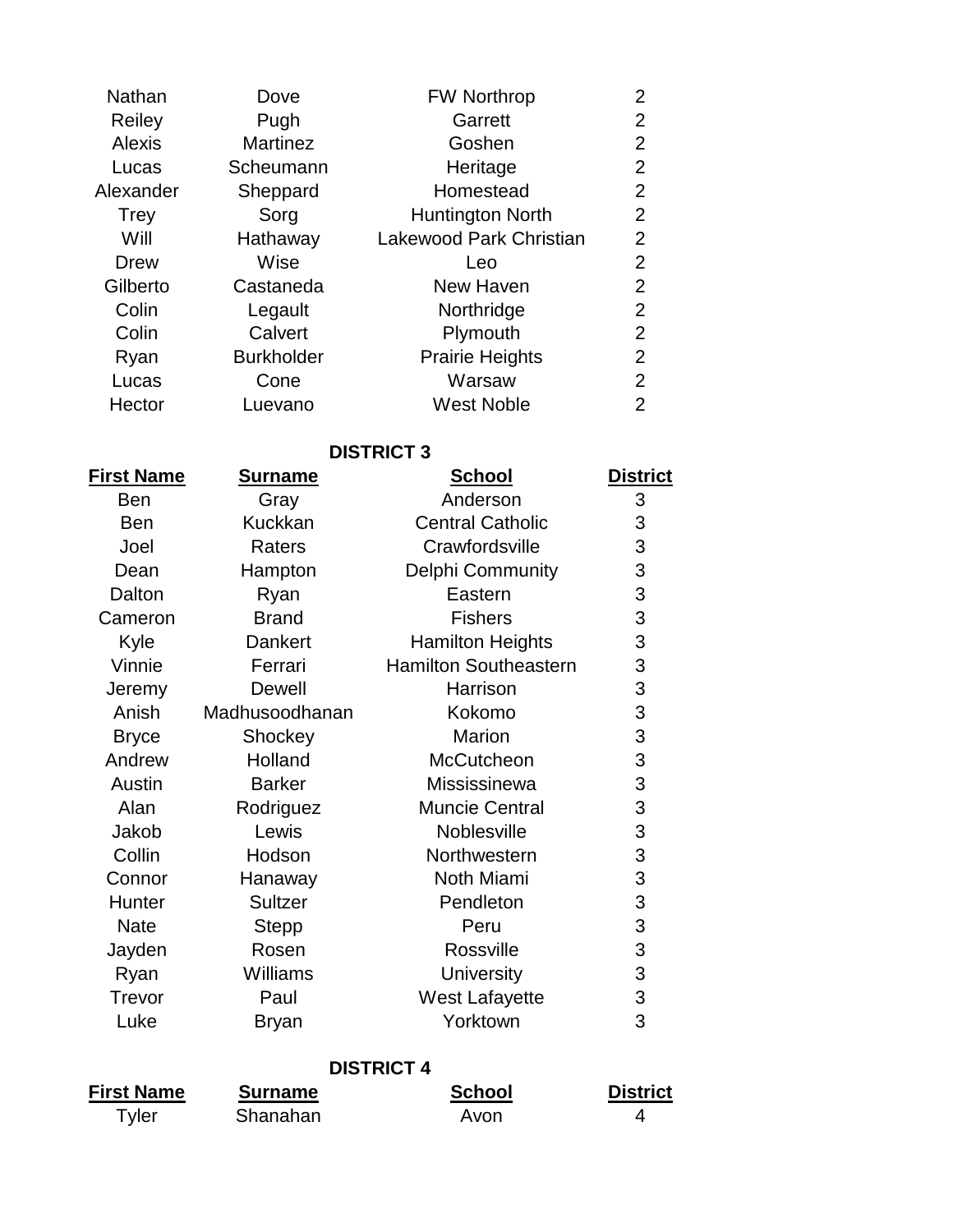| Eric         | Hernandez      | <b>Ben Davis</b>          | 4 |
|--------------|----------------|---------------------------|---|
| Payton       | Mahin          | <b>Bishop Chatard</b>     | 4 |
| Kersteff     | Alec           | <b>Brebeuf</b>            | 4 |
| Layke        | Chumley        | <b>Brownsburg</b>         | 4 |
| Kieth        | Owen           | <b>Cardinal Ritter</b>    | 4 |
| Andreas      | Roslender      | Carmel                    | 4 |
| Josh         | <b>Masner</b>  | Cascade                   | 4 |
| <b>Steve</b> | Donahoe        | Cathedral                 | 4 |
| Malachi      | Amico          | <b>Covenant Christian</b> | 4 |
| Mason        | May            | Guerin                    | 4 |
| Eli          | Latinovich     | <b>Lawrence Central</b>   | 4 |
| Travis       | Norrington     | Lawrence North            | 4 |
| <b>Blake</b> | <b>Hawkins</b> | Lebanon                   | 4 |
| <b>Nick</b>  | <b>Shrader</b> | <b>North Central</b>      | 4 |
| Sam          | <b>Fisher</b>  | Park Tudor                | 4 |
| Connor       | Cutler         | Plainfield                | 4 |
| Salvador     | <b>Rosales</b> | Scecina                   | 4 |
| <b>Nick</b>  | Carlson        | <b>Tri West</b>           | 4 |
| Mikey        | Maloney        | Westfield                 | 4 |
| Jake         | Watkins        | <b>Zionsville</b>         | 4 |

## **DISTRICT 5**

| <u>First Name</u> | <u>Surname</u> | <b>School</b>              | <b>District</b> |
|-------------------|----------------|----------------------------|-----------------|
| Austin            | Meyer          | <b>Batesville</b>          | 5               |
| <b>Brian</b>      | Wheeler        | <b>Center Grove</b>        | 5               |
| lan               | Pittman        | <b>Columbus East</b>       | 5               |
| Rico              | Hollenkamp     | <b>Columbus North</b>      | 5               |
| Hunter            | Shelton        | Connersville               | 5               |
| Kurt              | Fox            | <b>East Central</b>        | 5               |
| Justin            | <b>Beasley</b> | <b>Franklin Community</b>  | 5               |
| <b>Tyler</b>      | Hauerbusch     | <b>Franklin County</b>     | 5               |
| Enrique           | Ferrara        | <b>Greenfield Central</b>  | 5               |
| Zach              | <b>Taylor</b>  | Jennings County            | 5               |
| <b>Brian</b>      | Murphy         | Lawrenceburg               | 5               |
| Josh              | Williams       | Mt. Vernon                 | 5               |
| Devon             | Hernly         | <b>New Castle</b>          | 5               |
| Erik              | Silvey         | <b>New Palestine</b>       | 5               |
| Luke              | Weisenbach     | <b>Oldenburg Academy</b>   | 5               |
| Timmy             | Annee          | Perry Meridian             | 5               |
| Will              | <b>Barrett</b> | Roncalli                   | 5               |
| Mason             | Pottschmidt    | Seymour                    | 5               |
| Ty                | Johnson        | Shelbyville                | 5               |
| Sai               | Rat            | Southport                  | 5               |
| <b>Riley</b>      | <b>Shives</b>  | <b>Whiteland Community</b> | 5               |